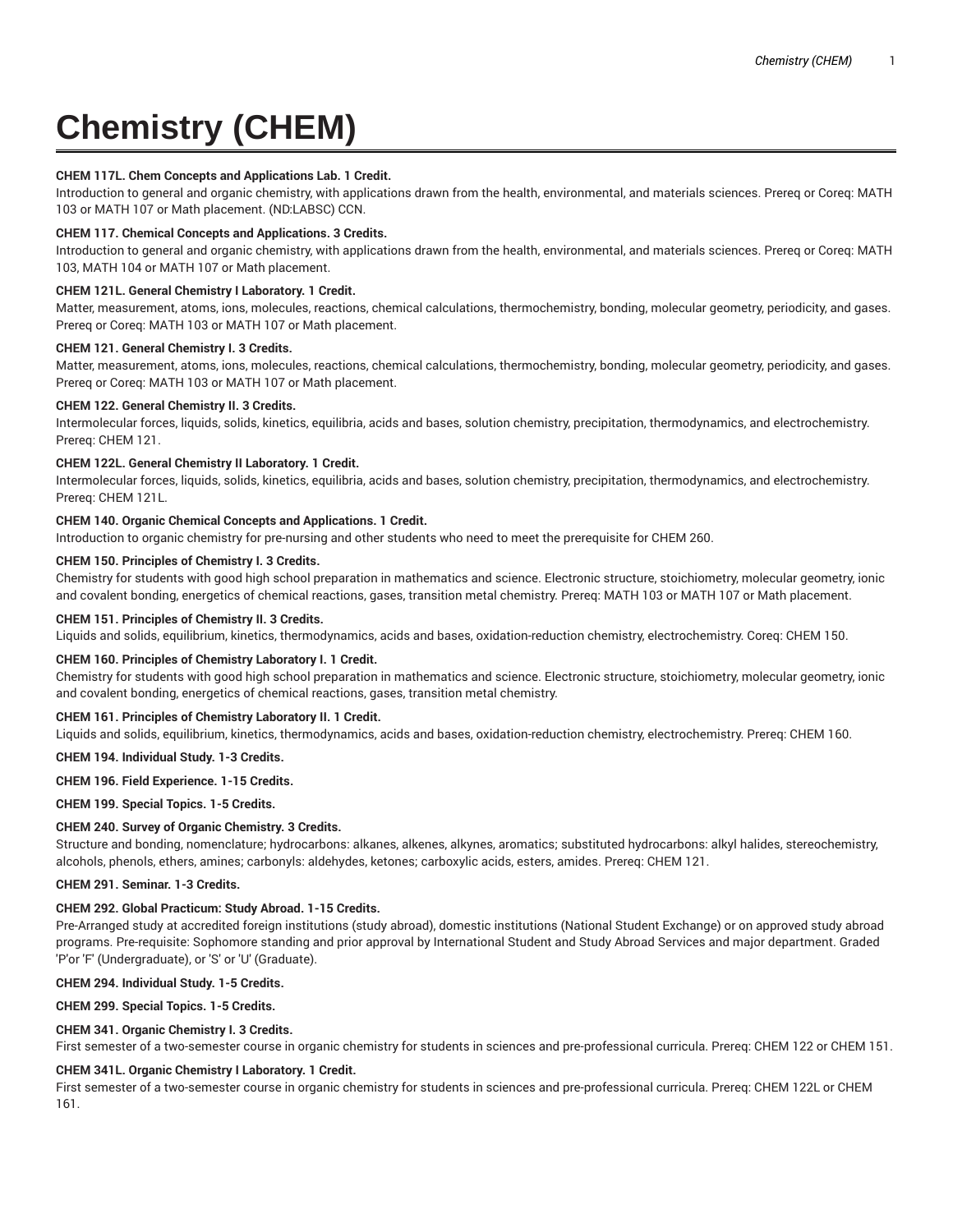# **CHEM 342L. Organic Chemistry II Laboratory. 1 Credit.**

Structure and reactivity, named reactions, carbon-carbon bond forming reactions, aromatic and heterocyclic chemistry, biomolecules and polymers, and multi-step synthesis. Prereq: CHEM 341L.

# **CHEM 342. Organic Chemistry II. 3 Credits.**

Structure and reactivity, named reactions, carbon-carbon bond forming reactions, aromatic and heterocyclic chemistry, biomolecules and polymers, and multi-step synthesis. Prereq: CHEM 240 or CHEM 341.

## **CHEM 353. Majors Organic Chemistry Laboratory I. 1 Credit.**

Organic functional group synthesis. Modern analytical tools for functional group analysis and structure determination. Coreq: CHEM 341.

## **CHEM 354. Majors Organic Chemistry Laboratory II. 2 Credits.**

More advanced aspects of organic laboratory operations, synthesis, analysis, and structure determination using spectroscopic techniques. Coreq: CHEM 342.

## **CHEM 364. Physical Chemistry I. 3 Credits.**

Mathematical and physical basis of chemical phenomena. Emphasis on quantum chemistry and spectroscopy. Prereq: CHEM 122 or CHEM 151, MATH 259 or MATH 265, PHYS 252.

## **CHEM 365. Physical Chemistry II. 3 Credits.**

Mathematical and physical basis of chemical phenomena. Emphasis on chemical thermodynamics. Prereq: CHEM 122 or CHEM 151, MATH 259 or MATH 265 and PHYS 252.

## **CHEM 379. Global Seminar. 1-6 Credits.**

NDSU instructed experience or field study in a foreign country. Conducted in English for residence credit. Pre-requisite: Prior approval by International Student and Study Abroad Services and major department. May be repeated. Standard Grading.

## **CHEM 380. Chemistry Junior Seminar. 1 Credit.**

Includes discussion of chemistry topics, technical writing instruction and assignments; participation in senior seminar discussions.

# **CHEM 391. Seminar. 1-3 Credits.**

## **CHEM 392. Global Practicum: Study Abroad. 1-15 Credits.**

Pre-Arranged study at accredited foreign institutions (study abroad), domestic institutions (National Student Exchange) or on approved study abroad programs. Pre-requisite: Sophomore standing and prior approval by International Student and Study Abroad Services and major department. Graded 'P'or 'F' (Undergraduate), or 'S' or 'U' (Graduate).

**CHEM 394. Individual Study. 1-5 Credits.**

## **CHEM 397. Fe/Coop Ed/Internship. 1-4 Credits.**

**CHEM 399. Special Topics. 1-5 Credits.**

## **CHEM 425. Inorganic Chemistry I. 3 Credits.**

Electronic structure, ionic and covalent structure and bonding, point groups and symmetry, coordination chemistry, acid-base and redox chemistry. Prereq: CHEM 364. {Also offered for graduate credit - see CHEM 625.}.

## **CHEM 426. Crystallography/Crystal Chemistry. 2 Credits.**

Geometric and space group crystallography. Structure and bonding in common minerals and industrially important solids. Structure-property relationships. Half semester. {Also offered for graduate credit - see CHEM 626.}.

#### **CHEM 427. X-Ray Diffraction. 2 Credits.**

Analytical X-ray powder diffraction for qualitative and quantitative analysis of crystalline solids. Crystal structure analysis using powder methods. Introduction to X-ray fluorescence spectrometry. Half semester. {Also offered for graduate credit - see CHEM 627.}.

#### **CHEM 428. Geochemistry. 3 Credits.**

Introduction to geochemistry: chemistry of the Earth, groundwater, isotopes, global geochemical cycles, geochemical modeling, and environmental geochemistry. Recommended: CHEM 121 or CHEM 150. Cross-listed with GEOL 428. (alternate years) {Also offered for undergraduate credit - see CHEM 628.}.

## **CHEM 429. Inorganic Chemistry Laboratory. 2 Credits.**

Methods of synthesis and characterization of inorganic and organometallic compounds. Prereq: CHEM 354, CHEM 431L. Coreq: CHEM 425.

# **CHEM 431. Analytical Chemistry I. 3 Credits.**

Chemical equilibrium and its analytical applications; introduction to chromatography and potentiometry. Prereq: CHEM 122 or CHEM 151, CHEM 122L or CHEM 161 and CHEM 342.

# **CHEM 431L. Analytical Chemistry I Laboratory. 2 Credits.**

Chemical equilibrium and its analytical applications; introduction to chromatography and potentiometry. Prereq: CHEM 122L or CHEM 161.

#### **CHEM 432L. Analytical Chemistry II Laboratory. 1 Credit.**

Theory and application of modern instrumental techniques, including spectroscopy and electrochemistry. Prereq: CHEM 431L. {Also offered for graduate credit - see CHEM 632L.}.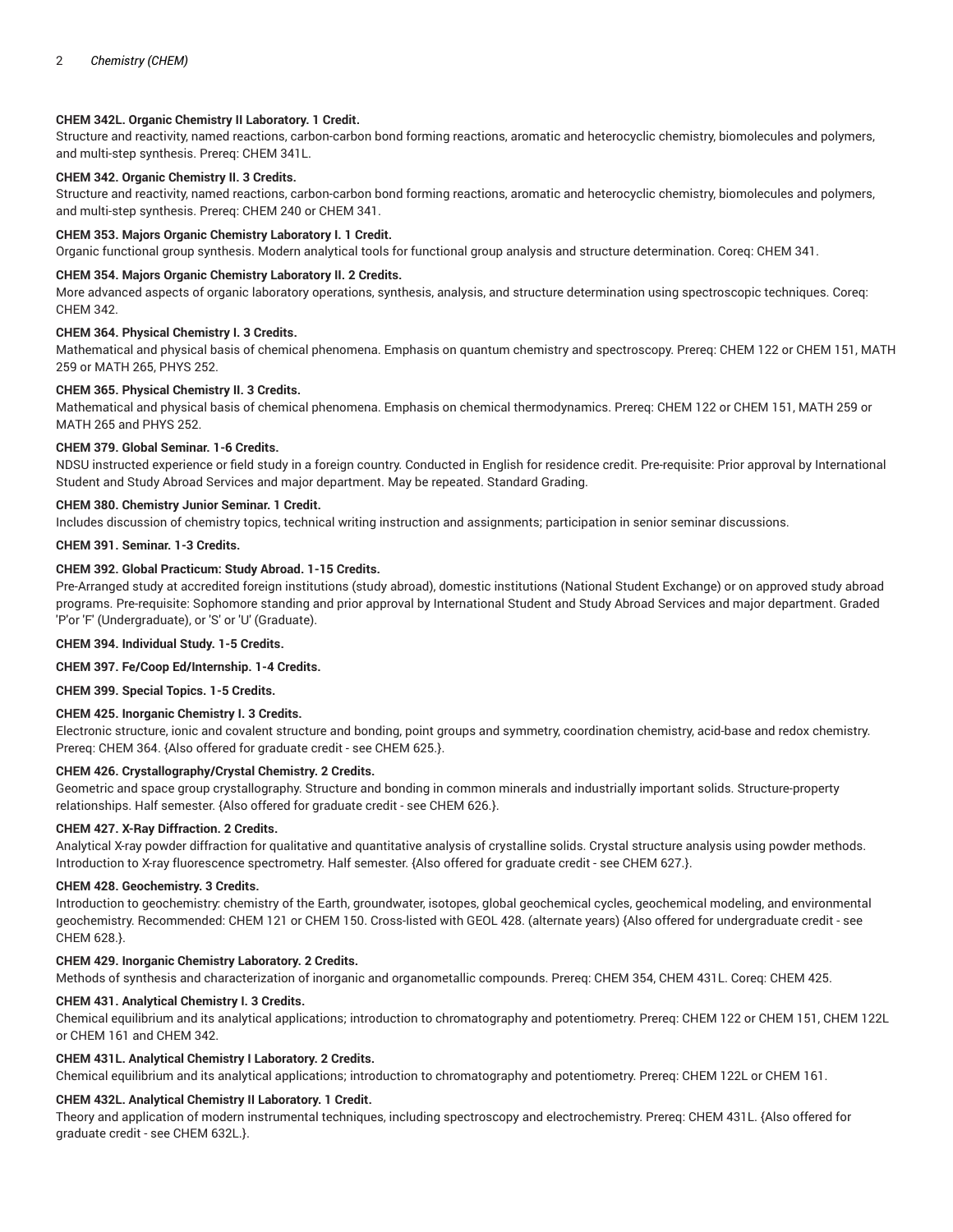## **CHEM 432. Analytical Chemistry II. 3 Credits.**

Theory and application of modern instrumental techniques, including spectroscopy and electrochemistry. Prereq: CHEM 431. {Also offered for graduate credit - see CHEM 632.}.

## **CHEM 435. Chemical History. 2 Credits.**

Survey of the history of the chemical sciences from the stone-age through the early 1900s. Prereq: CHEM 341. {Also offered for graduate credit - see CHEM 635.}.

#### **CHEM 436. Biopolymers and Biocomposites. 3 Credits.**

Structure/properties/synthesis of biopolymers, biomaterials and engineered biocomposites derived from plant based materials. An interdisciplinary course designed for undergraduate students. Introduction to science and engineering of converting biorenewable resources into novel biobased materials and products. Introduction to principles and concepts critical to successful design of polymeric biomaterials, coatings, and biocomposites. Understanding environmental impacts through life cycle analysis (LCA). Prereq: CHEM 122 and at least junior standing. Cross-listed with CPM 436 and ME 436. {Also offered for graduate credit - See CHEM 636.}.

#### **CHEM 465. Survey of Physical Chemistry. 4 Credits.**

Conceptual approach to physical chemistry including thermodynamics, kinetics, and quantum mechanics. Application of fundamental concepts to the life sciences. 4 lectures. Prereq: MATH 147 or MATH 166 and PHYS 212. {Also offered for graduate credit - see CHEM 665.}.

## **CHEM 471. Physical Chemistry Laboratory. 2 Credits.**

Measurement of thermodynamic and spectroscopic properties of chemical substances, analysis of data. Prereq: CHEM 364.

## **CHEM 472. Surface Chemistry. 2 Credits.**

The object of the course is to enhance the knowledge of experimental and computational techniques in a sub area of physical chemistry. {Also offered for graduate credit - see CHEM 672.}.

#### **CHEM 476. Introduction to Computational Quantum Chemistry. 3 Credits.**

This is a mathematically non-rigorous introduction to procedures and capabilities of basic computational quantum chemistry with practical aspects on using common computational chemistry software. Recommended: CHEM 364, CHEM 365. {Also offered for graduate credit - see CHEM 676.}.

#### **CHEM 491. Seminar. 1-5 Credits.**

# **CHEM 492. Global Practicum: Study Abroad. 1-15 Credits.**

Pre-Arranged study at accredited foreign institutions (study abroad), domestic institutions (National Student Exchange) or on approved study abroad programs. Pre-requisite: Sophomore standing and prior approval by International Student and Study Abroad Services and major department. Graded 'P'or 'F' (Undergraduate), or 'S' or 'U' (Graduate).

#### **CHEM 493. Undergraduate Research. 1-5 Credits.**

**CHEM 494. Individual Study. 1-5 Credits.**

#### **CHEM 496. Field Experience. 1-15 Credits.**

**CHEM 499. Special Topics. 1-5 Credits.**

## **CHEM 625. Inorganic Chemistry I. 3 Credits.**

Electronic structure, ionic and covalent structure and bonding, point groups and symmetry, coordination chemistry, acid-base and redox chemistry. {Also offered for undergraduate credit - see Chem 425.}.

## **CHEM 626. Crystallography/Crystal Chemistry. 2 Credits.**

Geometric and space group crystallography. Structure and bonding in common minerals and industrially important solids. Structure-property relationships. Half semester. {Also offered for undergraduate credit - see CHEM 426.}.

## **CHEM 627. X-Ray Diffraction. 2 Credits.**

Analytical X-ray powder diffraction for qualitative and quantitative analysis of crystalline solids. Crystal structure analysis using powder methods. Introduction to X-ray fluorescence spectrometry. Half semester. {Also offered for undergraduate credit - see CHEM 427.}.

#### **CHEM 628. Geochemistry. 3 Credits.**

Introduction to geochemistry: chemistry of the Earth, groundwater, isotopes, global geochemical cycles, geochemical modeling, and environmental geochemistry. Cross-listed with GEOL 628. (alternate years) {Also offered for undergraduate credit - see CHEM 428.}.

# **CHEM 632L. Analytical Chemistry II Laboratory. 1 Credit.**

Theory and application of modern instrumental techniques, including spectroscopy and electrochemistry. {Also offered for undergraduate credit - see CHEM 432L.}.

## **CHEM 632. Analytical Chemistry II. 3 Credits.**

Theory and application of modern instrumental techniques, including spectroscopy and electrochemistry. {Also offered for undergraduate credit - see CHEM 432.}.

# **CHEM 635. Chemical History. 2 Credits.**

Survey of the history of the chemical sciences from the stone-age through the early 1900's. {Also offered for undergraduate credit - see CHEM 435.}.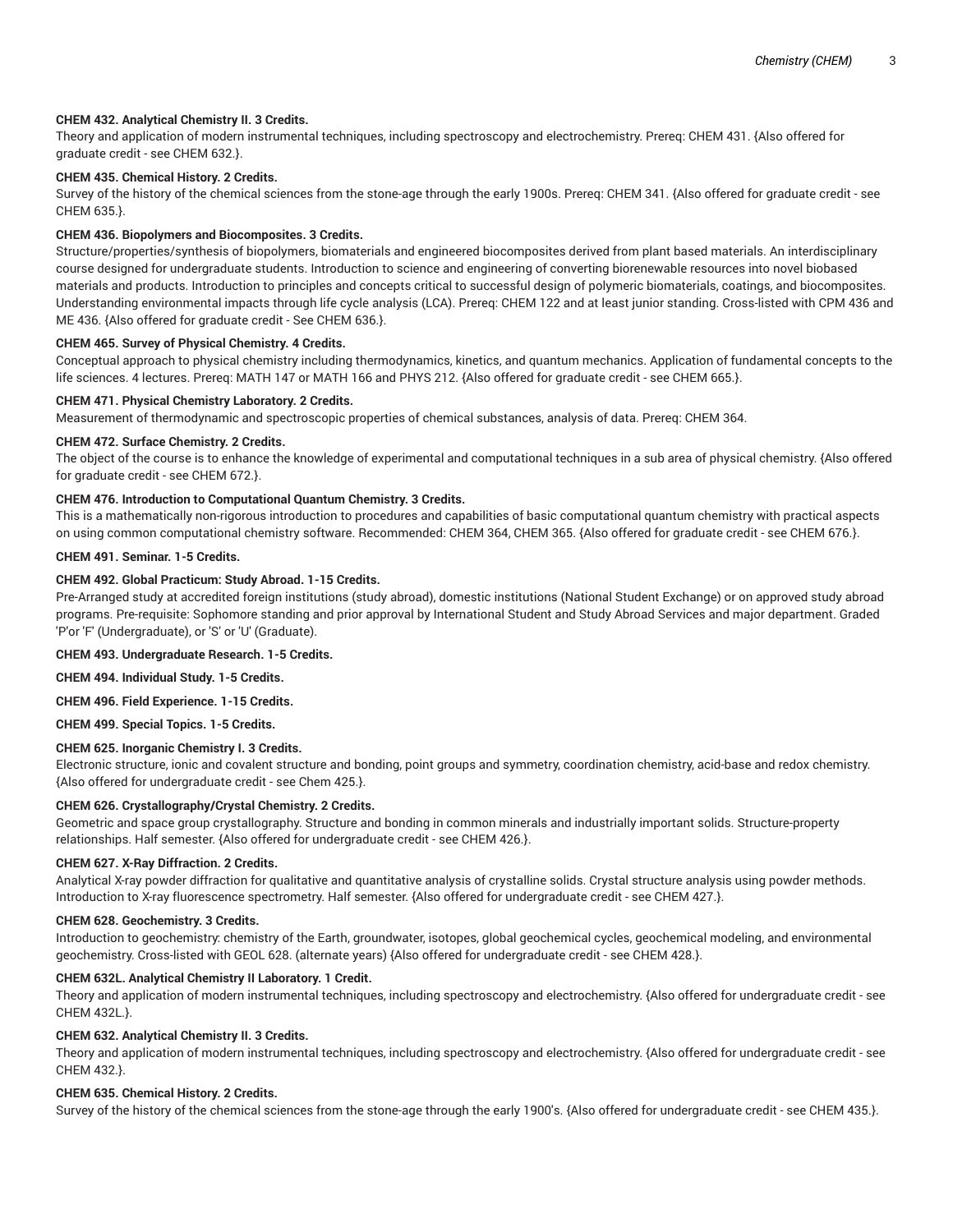# **CHEM 636. Biopolymers and Biocomposites. 3 Credits.**

Structure/properties/synthesis of biopolymers, biomaterials and engineered biocomposites derived from plant based materials. An interdisciplinary course designed for graduate students. Introduction to science and engineering of converting biorenewable resources into novel biobased materials and products. Introduction to principles and concepts critical to successful design of polymeric biomaterials, coatings, and biocomposites. Understanding environmental impacts through life cycle analysis (LCA). Restrictions: A junior standing student can register if accepted to an accelerated graduate program. Cross-listed with CPM 636 and ME 636. {Also offered for undergraduate credit - See CHEM 436.}.

## **CHEM 665. Survey of Physical Chemistry. 4 Credits.**

Conceptual approach to physical chemistry including thermodynamics, kinetics, and quantum mechanics. Application of fundamental concepts to the life sciences. 4 lectures. {Also offered for undergraduate credit - see CHEM 465.}.

## **CHEM 672. Surface Chemistry. 2 Credits.**

The object of the course is to enhance the knowledge of experimental and computational techniques in a sub area of physical chemistry. {Also offered for undergraduate credit - see CHEM 472.}.

## **CHEM 676. Introduction to Computational Quantum Chemistry. 3 Credits.**

This is a mathematically non-rigorous introduction to procedures and capabilities of basic computational quantum chemistry with practical aspects on using common computational chemistry software. {Also offered for undergraduate credit - see CHEM 476.}.

## **CHEM 690. Graduate Seminar. 1-3 Credits.**

**CHEM 696. Special Topics. 1-5 Credits.**

## **CHEM 720. Introduction to Chemical Research. 2 Credits.**

This course will serve as an introduction to research in the molecular sciences, with the goal to prepare graduate students for a successful graduate research experience and for a future research career in the molecular sciences.

## **CHEM 724. Chemical Applications of Group Theory. 1 Credit.**

Symmetry, point groups, basic theory of mathematical groups, application of group theory to chemical bonding and spectroscopy.

# **CHEM 725. Advanced Survey of Inorganic Chemistry. 4 Credits.**

This course is an advanced survey course in Inorganic Chemistry. It emphasizes structure, electronic and magnetic properties, bonding, and symmetry of inorganic compounds, including organometallic and coordination complexes, and their reactivities. Topics also include main-group chemistry, solidstate materials, Lewis acid-base chemistry, oxidation-reduction reactions, and an introduction to physical methods used to probe the properties and track reactions of inorganic compounds.

## **CHEM 726. Photochemistry and Photophysics. 4 Credits.**

Fundamental principles in photochemistry and photophysics, rules for electronic transitions, energy transfer, electron transfer, photochemical reactions of organic chromophores (carbonyls, alkenes, enones, aromatics), singlet oxygen, photochemistry in organized and constrained media, organic solid state photochemistry, instrumental methods in photophysics, application of photochemistry. Prereq: CHEM 625, CHEM 724.

#### **CHEM 727. Organometallic Chemistry. 3 Credits.**

Synthesis, reactivity, and bonding in organometallic compounds. Prereq: CHEM 425 or CHEM 625.

# **CHEM 728. Physical Methods for Chemical and Biomolecular Research. 2 Credits.**

Fundamentals and applications of physical methodologies, with emphasis on spectroscopic methods, used to probe molecular structure and the structural basis of reactivity. Covers optical, chirooptical, vibrational, paramagnetic resonance, and nuclear spectroscopic methods along with their applications to the study of molecular and biomolecular systems. Prereq: CHEM 625 or BIOC 665.

#### **CHEM 729. X-Ray Structure Determination. 2 Credits.**

Use of single crystal X-ray diffraction data to determine molecular and crystal structures. Half semester.

## **CHEM 730. Separations. 2 Credits.**

Theory of equilibrium chemistry in aqueous and nonaqueous systems; principles of chromatographic and other separation techniques. Prereq: CHEM 632.

## **CHEM 732. Advanced Survey of Analytical Chemistry. 4 Credits.**

Theoretical basis and application of several modern chemical analysis techniques. The focus will be the application of electrochemistry, chromatography, electrophoresis, and mass spectrometry in the chemical and biochemical analysis.

## **CHEM 734. Instrumentation Electronics. 5 Credits.**

Design and operation of digital and analog circuits used in chemical instrumentation, computer interfacing. Includes laboratory. Prereq: CHEM 632.

# **CHEM 736. Mass Spectrometry. 2 Credits.**

Theory and application of mass spectrometry in analysis, tandem mass spectrometry, ionization techniques. Half semester. Prereq: CHEM 632.

## **CHEM 741. Physical Organic Chemistry I. 4 Credits.**

Principles governing the reactivity of organic compounds and methods for determining reaction mechanisms.

#### **CHEM 742. Physical Organic Chemistry II. 2 Credits.**

Aromaticity, electrophilic substitution, Woodward-Hoffman rules. Half semester. Prereq: CHEM 741.